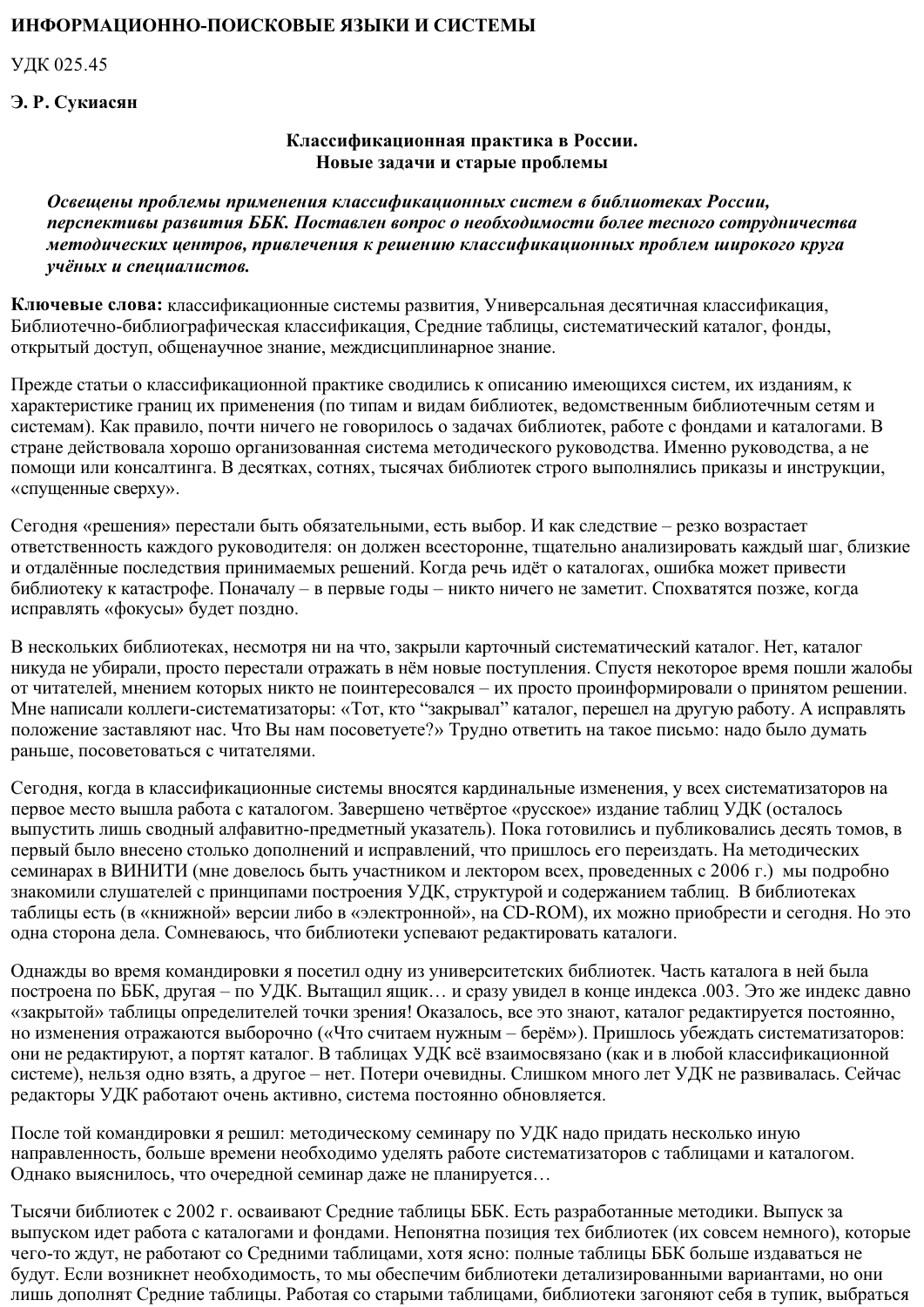из которого будет трудно: потеряно время. С каждым годом общий объём работы возрастает.

Если библиотека приняла решение работать по ББК, рано или поздно придётся переходить на Средние таблицы. Предложены два варианта: редактирование всего каталога или организация нового ряда. Второй вариант предпочтительнее: библиотека принимает в качестве «точки отсчёта» 1991 год, когда у нас появилось новое государство со своей идеологией и политикой, практически полностью сменились правовые основы. Новый ряд можно постепенно насытить спрашиваемой литературой, изданной до 1990 г. Так делается во всём мире. А например в Германии, систематический каталог всегда рекомендовалось делить на части по хронологическим периодам (примерно по 20 лет).

Мы знаем, какие проблемы возникают у библиотек, имеющих электронные каталоги со старыми индексами ББК. Мне часто задают вопрос: «Вы подумали о том, что в ЭК невозможно вносить изменения?». Непонятно, почему об этом спрашивают меня? Пишите разработчикам тех систем, в программном обеспечении которых нет соответствующих инструментов. Классификационные системы отражают объективную картину развития науки, социальной жизни. И чем полнее и оперативнее они это делают, тем выше ценятся. Зарегистрированным пользователям Десятичной классификации М. Дьюи обновления приходят в онлайновом режиме. Нам, к сожалению, далеко до такого уровня обслуживания...

Постоянно приходится бороться с «внешней оппозицией», которая то и дело выступает с бредовыми идеями. Например: «Классификационные системы никому не нужны вообще, проще и понятнее поиск по ключевым словам». Более подготовленные специалисты могут сказать «по предметным рубрикам» или даже употребить термин вербальный поиск. Хочу их спросить: зачем же тогда нашим экономным зарубежным коллегам нужны «отживающие» классификации, на поддержание которых затрачиваются огромные средства?

В последнее время даже в наших библиотеках побеждает тенденция открыть доступ к фондам. В зарубежном мире это давно стало естественным (даже для огромных, многомиллионных коллекций). Обязательной нормой, позволяющей открыть библиотеку, является наличие системы «Вход - выход». Нам ещё предстоит это освоить, пока же стоит понаблюдать за работой хороших торговых предприятий. Почему там все рады покупателям, стараются услужить... Мы тоже стараемся, но в первую очередь следим за всеми: этот странно нагнулся, тот неожиданно отвернулся, наверное, книгу спрятал под пиджаком. Мы превратились в надсмотрщиков. Стыдно...

Фонды (желательно все) должны быть открыты, каждый читатель, пользователь, абонент, должен иметь возможность самостоятельно «рыться в книгах». Но в этом случае необходима систематическая расстановка фондов, т.е. использование классификационных систем в той функции, о существовании которой в советское время редко говорили. По мнению самих библиотекарей (не систематизаторов, а сотрудников отделов обслуживания), над этим нам предстоит основательно подумать: сегодня таблицы делаются для систематизаторов, а не для читателей. В Швеции я видел таблицы Национальной системы для читателей.

Сразу же после завершения разработки раздела Средних таблиц ББК «78 Библиотечная, библиографическая и научно-информационная деятельность» я был вынужден возвратиться к отделу «Междисциплинарное и общенаучное знание». Два года назад в журнале «Научные и технические библиотеки» (№ 2-4, 2010 г.) была опубликована серия статей, посвящённых проблемам разработки этого нового отдела Средних таблиц ББК. В июне 2010 г. на очередной конференции «Крым» мы провели обсуждение и открыли заочный «круглый стол». Его материалы разослали в полторы сотни крупных научных библиотек. Ответили всего 4. Сотрудники двух библиотек интересовались, когда будут рассылать таблицы. Только две университетские библиотеки ответили по-деловому: спросили, чем конкретно могут помочь. Вскоре я получил письмо от одного доцента, «готового к совместной работе». Переслал ему материалы с вопросами и тут же получил ответ: «Для меня ясно: информатика - техническая наука. О чём ещё можно говорить? Свою позицию я менять не собираюсь». На этом наша переписка завершилась: со специалистами, имеющими свою «позицию», трудно обсуждать классификационные проблемы. Они, как правило, не готовы даже выслушать другое мнение.

Можно констатировать: библиотекари не хотят участвовать в обсуждении проектов. Как показывает опыт, они не понимают значения слова «проект». Недавно по электронной почте я получил письмо, которое шокировало моих коллег. Спрашивали, сохранится ли у нас «Кибернетика» под индексом 14, можно ли, «как и раньше», отражать системный подход и системный метод в 14.4? Мы только приступили к разработке отдела 1, а в библиотеке другого города каталог уже есть, осталось только спросить, будет «как раньше» или иначе... Отправил письмо с вопросами: кто, где, когда? Получил ответ: «Методисты проводили семинар, на котором дали индексы. Это было в начале 1990-х». Тогда мои коллеги вспомнили, что в конце 1980-х гг. в отделе ББК был подготовлен проект новой редакции первого отдела, и мы разослали его по библиотекам страны в двух вариантах с вопросами. Ответов не получили. А сам проект спрятали, так как нас строго предупредили о партийной ответственности (в одном из вариантов мы предлагали прежнему отделу «1 Марксизм-ленинизм» присвоить индекс 11, что давало возможность на индексах 12-19 раскрыть проблематику общенаучного и междисциплинарного знания). В архиве чудом сохранилась пара экземпляров проекта. В нём были и 14, и 14.4 с теми самыми формулировками. Методисты, к которым попал проект (наверное от директора), ни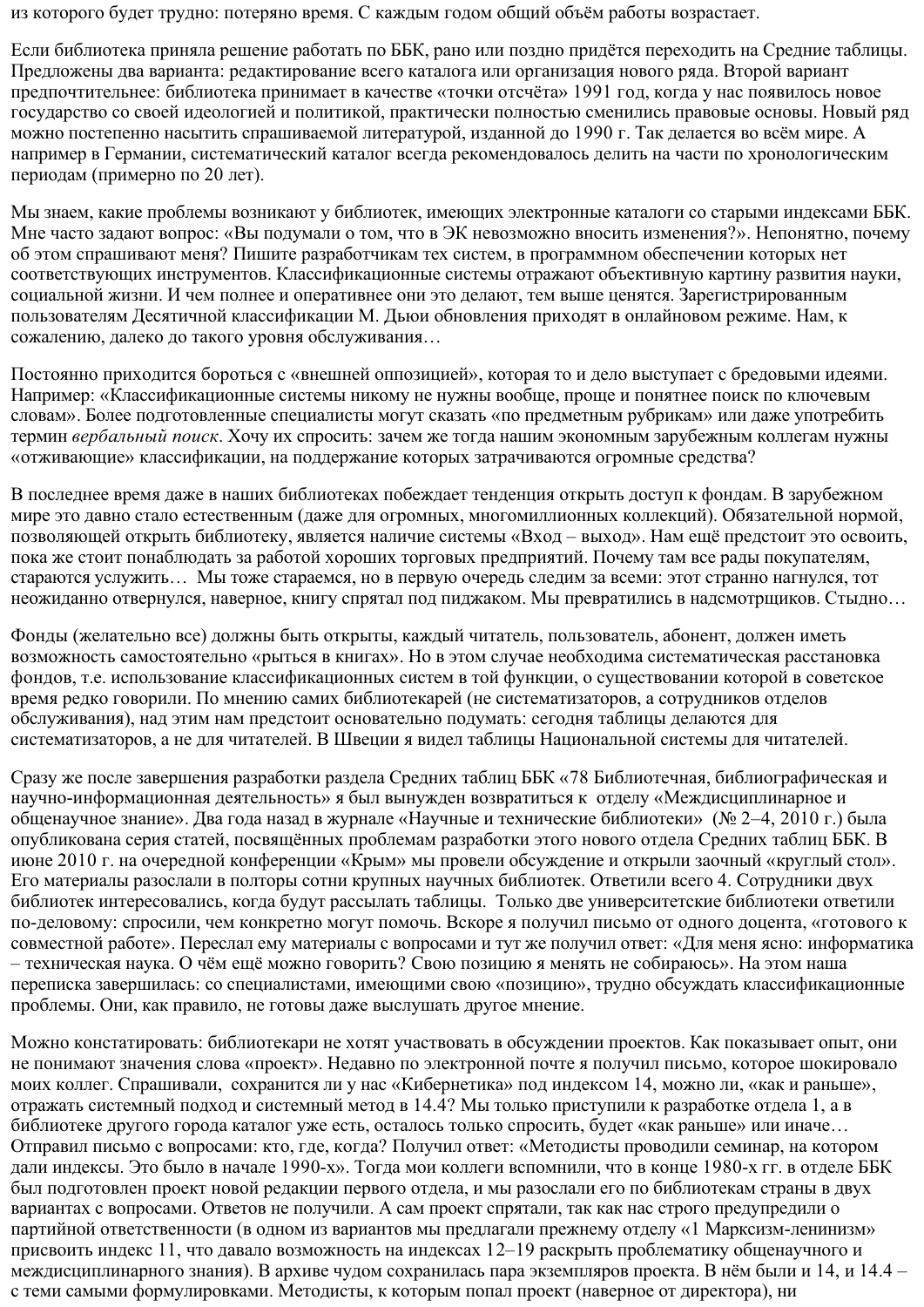сопроводительного письма (его подписал и.о. директора ГБЛ А. П. Волик), ни вступительного текста не прочитали, а семинар по «горящему» вопросу провели.

И сегодня у меня есть проект структуры отдела 1 Средних таблиц ББК. Но я его не публикую и до поры до времени не показываю своим коллегам. Пусть выходят выпуски Средних таблиц так, как их задумывают разработчики. Отдел 1 будет публиковаться через несколько лет. Сначала, в этом году, библиотеки получат выпуск с таблицами 8 (завершится публикация гуманитарного цикла), в следующие годы последовательно опубликуем 3 (техника) и 2 (естественные науки). И только затем – выпуск с отделами 1 и 9 (литература универсального характера) и таблицами типовых делений общего применения (существенно дополненная и переработанная версия Дополнительного выпуска, изданного в 2002 г.). Завершится первое издание Средних таблиц сводным алфавитно-предметным указателем (из-за большого объема он займёт два выпуска). И сразу начнётся публикация выпусков второго издания Средних таблиц.

Нам постоянно приходится выполнять внеплановые работы. Так, необходимо подготовить дополненное 4-е издание таблиц ББК для детских и школьных библиотек - тираж разошёлся, тысячам библиотек нужны таблицы. Уже работаем над двухтомником Сокращённых таблиц ББК, в которых так нуждаются издательства и вся сеть филиалов публичных библиотек.

За два года мы продвинулись лишь в понимании состава и структуры *информатики*. Проблемой многоаспектности и многопредметности этого понятия заинтересовался заместитель директора ИНИОН по научной работе Ю. Ю. Черный. Его статья «Полисемия в науке: когда она вредна?» (Открытое образование. -2010. – № 6. – С. 97–107) сняла многие вопросы. Институт проблем информатики РАН и ИНИОН РАН стали организаторами научного семинара; проведено уже пять заседаний. На одном из них заслушан наш доклад «Информатика в ББК». Ученые, представители различных научных организаций обсуждают вопрос о месте информатики в системе науки, о структуре её предметной области. Принято решение расширить аудиторию: в 2012 г. в ходе очередной конференции «Крым» на заседании «круглого стола» будет рассмотрена тема «Структура современной информатики».

Гораздо скромнее наши «достижения» в других структурных подразделениях междисциплинарного и общенаучного знания. Мониторинг показывает: литературы издаётся много – до сотни книг в год, публикуются тысячи статей по тематике отдела 1. А отдела такого в ББК нет. Как же систематизируется весь этот интересный по содержанию поток информации? Пристраивается (это всем понятный жаргон). Или «разгоняется» в соответствии со сложившимися представлениями. В универсальной системе и без отдела междисциплинарного и общенаучного знания все публикации находят место. Вопрос лишь в том, находят ли в результате эту литературу читатели.

В комплексе «Наука. Науковедение. Знание» должны найти место: организация знаний (сюда входят, в частности: научная терминология и номенклатура, классификация наук, типология наук), управление знаниями, история науки, динамика системы наук (дифференциация и интеграция науки), взаимопроникновение наук. Имеется немало литературы по вопросам гуманизации и математизации наук. Где она у нас собирается? В последние годы появилось и новое направление - экологическое знание, связанное с проникновением экологии в различные науки. Сейчас многое из названного отражается «по традиции», например в выпуске 4 Средних таблиц в разделе «72 Наука. Науковедение». Если у нас будет отдел 1, то под индексом 72 должна отражаться только научно-исследовательская работа и организация науки. Логику и методологию науки принято отражать в философии науки (будет представлена в выпуске 5 Средних таблиц). Задаю вопрос: когда и кем это «принято»? Мне, главному редактору ББК, приходится подвергать сомнению некоторые «традиции».

Границы общенаучного знания в литературе размыты. Никому не удалось убедить меня, что статистика подразделение экономической науки. В 1876 г. Мелвиль Дьюи построил ряд так: 31 Статистика, 32 Политика, 33 Экономика и т.д., затем «маленькую» статистику перенесли в «большую экономику». И аргумент один: так принято. Многие десятилетия назад к техническим наукам отнесли стандартизацию и метрологию. Невозможно понять объективных причин, когда семиотику относят то к логике, то к лингвистике. Могу привести немало примеров, начиная, между прочим, с математики, которую далеко не все учёные относят к естествознанию.

В отношении междисциплинарного знания ситуация иная. Никто не возражает, что проблематика синергетики, кибернетики, теории управления, теории систем относится к междисциплинарному знанию. Но ни в одной работе я не обнаружил рассуждений о структурных или системных связях между этими дисциплинами. Классификация – не перечень, а логическая структура. Должна быть выявлена система... Тогда обнаружится и вышестоящее деление.

В другом случае такое вышестоящее деление есть: комплексное изучение человека (человековедение). Но возникает другая трудность: у каждого автора - собственные представления о том, какова должна быть здесь внутренняя структура (ведь к человековедению можно отнести множество наук - от анатомии и физиологии до истории и психологии). Два года назад аналогичные вопросы были по поводу состава междисциплинарной